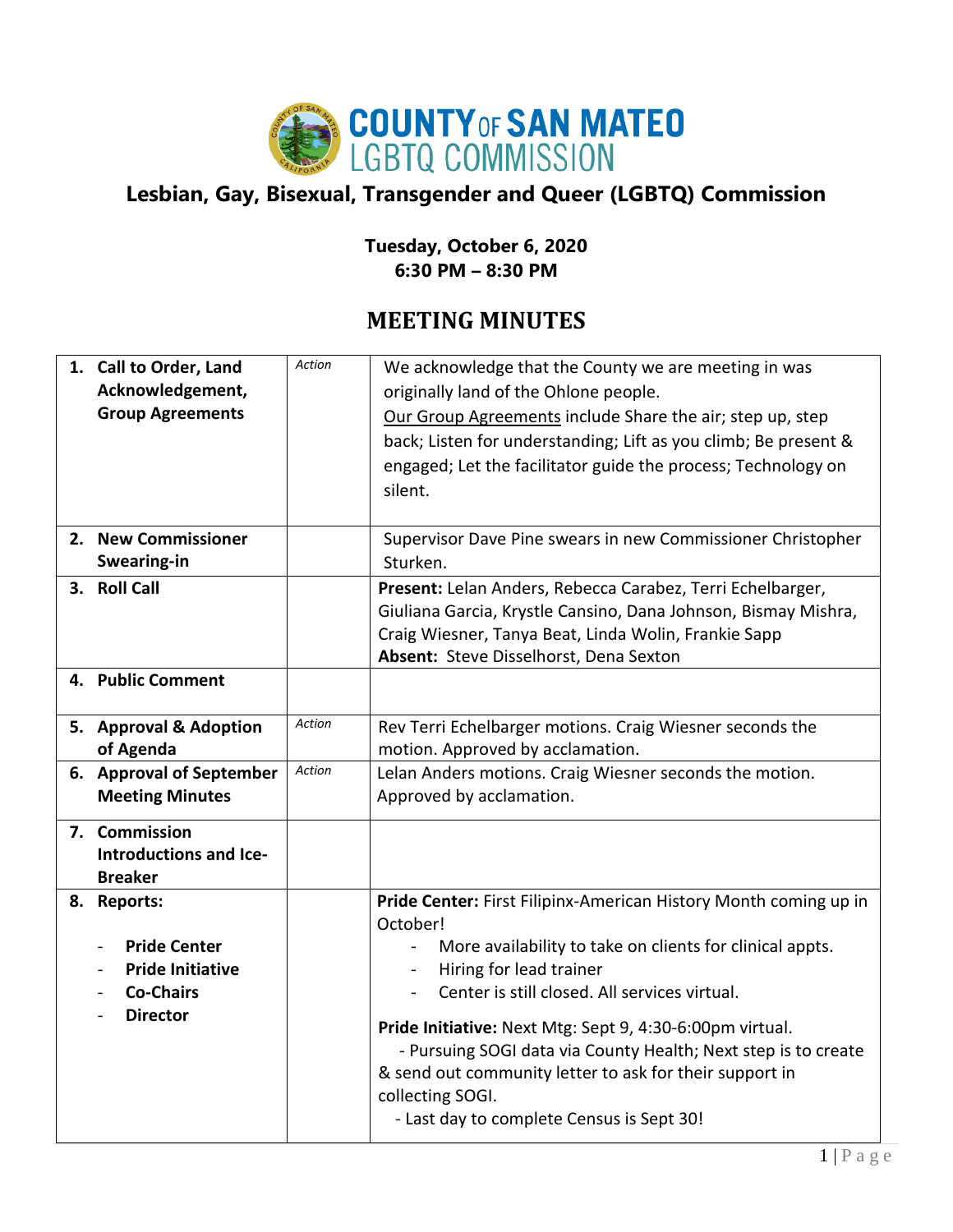|                                         |                   | Co-Chairs: national TDOR is Nov 20; virtual event and need to<br>ask people to join planning group and figure out what to do this<br>year. Involves Proclamation by BOS and raising of transgender<br>flag.<br>Director: County budget approved officially in Sept; cuts to ODE<br>will have the most impact to community programming.                                                                                                                                                                                                                                                                                                                                                                                                                                                                                                                                                                                                                                                                                                                                                                                                                                                                               |
|-----------------------------------------|-------------------|----------------------------------------------------------------------------------------------------------------------------------------------------------------------------------------------------------------------------------------------------------------------------------------------------------------------------------------------------------------------------------------------------------------------------------------------------------------------------------------------------------------------------------------------------------------------------------------------------------------------------------------------------------------------------------------------------------------------------------------------------------------------------------------------------------------------------------------------------------------------------------------------------------------------------------------------------------------------------------------------------------------------------------------------------------------------------------------------------------------------------------------------------------------------------------------------------------------------|
| 9. Policy<br><b>Recommendation Tool</b> | <b>Discussion</b> | Small Groups take time to discuss the top priorities of All Gender<br>Bathrooms, Draft Policies, and Marginalized community.<br>Group A: Dana, Craig, and Frankie<br>Gender Neutral Restrooms in County buildings<br><b>Draft Policy Recommendations</b><br>Marginalized Community - needs assessment<br>Group B: Giuliana, Terri, Krystle and Tanya<br>Gender Neutral Restrooms: "By 2022 have full<br>compliance of all gender neutral restrooms starting with<br>County Buildings and then moving on to businesses,<br>etc."<br>Policy Recommendations: educate ourselves on what we<br>can/cannot do.<br>Group C: Lelan, Rebecca, and Steve<br>Gender Neutral Restrooms: create "roll out" plan<br>Draft Policy Recommendations: start with Educator's<br>Policy<br>Website, resources, social media & recognition of LGBTQ<br>leaders<br>Group D: Carmen, Dena and Linda<br>Policy Recommendation Process (create framework to<br>vet and prep recommendations)<br>Then pursue the Gender Neutral Restroom policy<br>Data Survey & SOGI included in all county surveys<br><b>Resulting Priorities:</b><br>1. Gender Neutral Bathrooms<br>2. Creating a Process or a Mechanism for all Policy<br>Recommendations |
| 10. Sub-Committees<br>Proposal          | Action            | After conferring with County Counsel, it is suggested that we<br>step back and be more general about the recommendation for<br>inclusive language with cities.<br>Craig Wiesner suggests writing a letter to BOS asking them to<br>write a letter to be sent to all cities about inclusive language in<br>their municipal codes.<br>Request County Counsel office: review county code for inclusive<br>language. Ask Supervisor Pine to ask the County Counsel office<br>to do this assessment.                                                                                                                                                                                                                                                                                                                                                                                                                                                                                                                                                                                                                                                                                                                      |